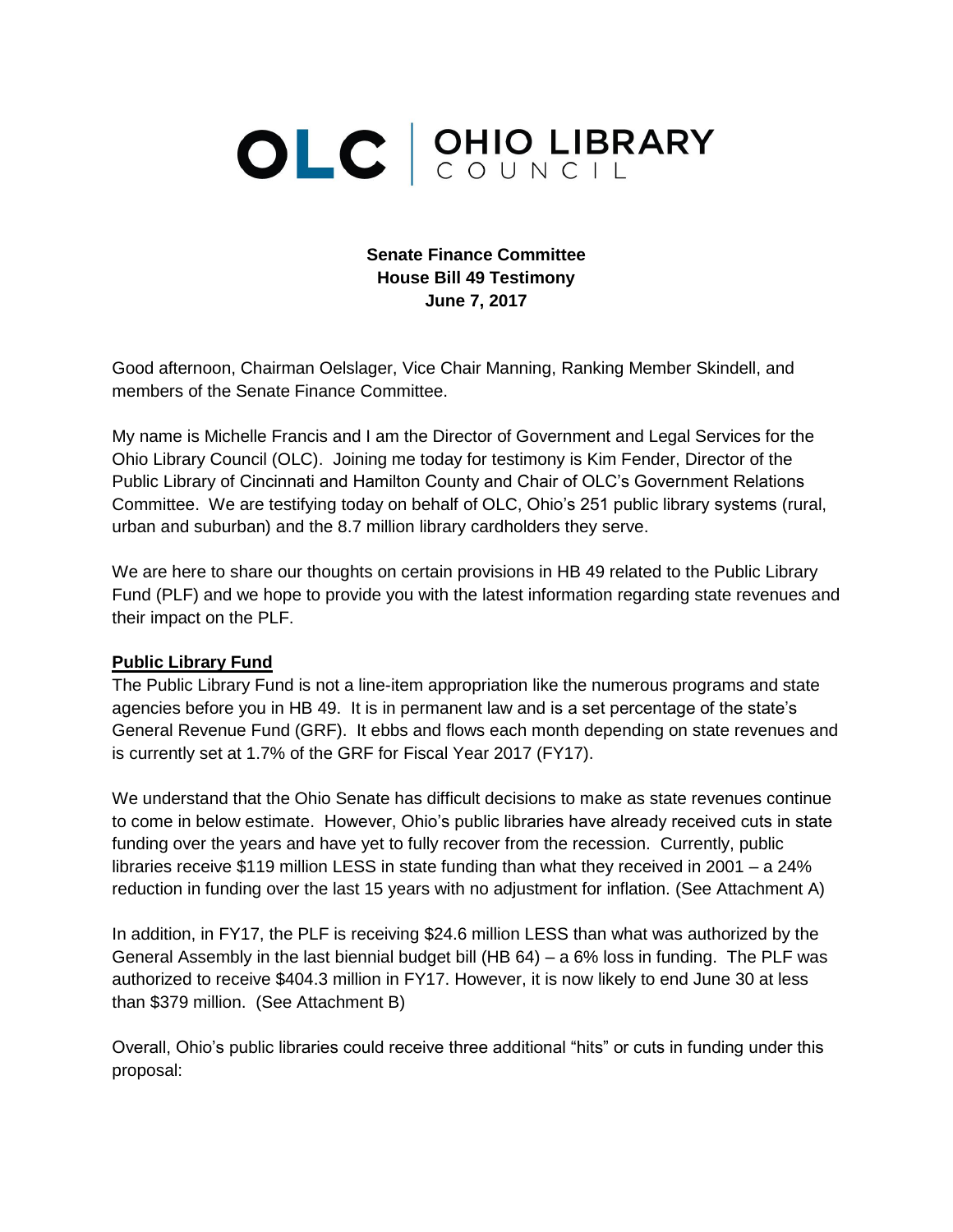- HB 49 reduces the PLF percentage of the state's GRF from the current rate of 1.7% to 1.66% of the GRF.
- Declining state revenues into the GRF further reduces the PLF distribution to libraries each month.
- HB 49 removes the Medicaid Managed Care Sales Tax (MCO) from the GRF which further reduces tax revenues and ultimately reduces the PLF.

After taking into consideration these additional cuts and the possibility of a \$1.1 billion reduction over the biennium, we estimate that **HB 49 could cut state funding to public libraries by an additional 5% in FY18** (a \$19 million loss in funding). (See Attachment C)

State funding through the PLF is critically important because it remains a primary source of revenue for public libraries. Statewide, more than 49% of the total funding for Ohio's public libraries comes from the state through the PLF. In addition, 58 of the 251 public library systems do not have a local property tax levy and rely solely on their state funding as their main source of revenue for day-to-day operations.

#### **State funding is not only essential for libraries, but for the communities they serve.**

Libraries today provide a wide range of services to Ohio's citizens based on the needs of each individual community. In your local communities, public libraries serve as a critical resource by providing connectivity to the Internet and computers for personal, employment and student use. They provide wrap-around services through after-school homework help centers and feed children during the summer through the Summer Food Service Program. When schools and OhioMeansJobs centers are closed, Ohio's public libraries are open. Libraries will always have books on the shelves, but services in today's public libraries go far beyond books. (See Attachment D).

With state revenues coming in below estimate, we understand that the state must determine its priorities and where it will focus its resources. According to a "Return on Investment" (ROI) study in 2016, Ohio's libraries provide nearly \$2.7 billion in direct economic value to Ohio's citizens and every \$1 spent by libraries returns over \$5 in economic value to Ohio residents. Some of the key findings include:

- Ohio has the highest library use per capita in the nation.
- Ohio has the highest number of library visits per capita and the highest number of library transactions per capita.
- Ohio ranks 41st nationally in cost per library transaction.

The ROI report makes it clear that Ohio's investment in public libraries is both cost effective and of high value to the state's residents.

Therefore, now is not the time to be making additional cuts in funding to public libraries. Library usage increases during economic downturns as people turn to their local library for computer and Internet access, job search assistance, resume building, online training and to start small businesses.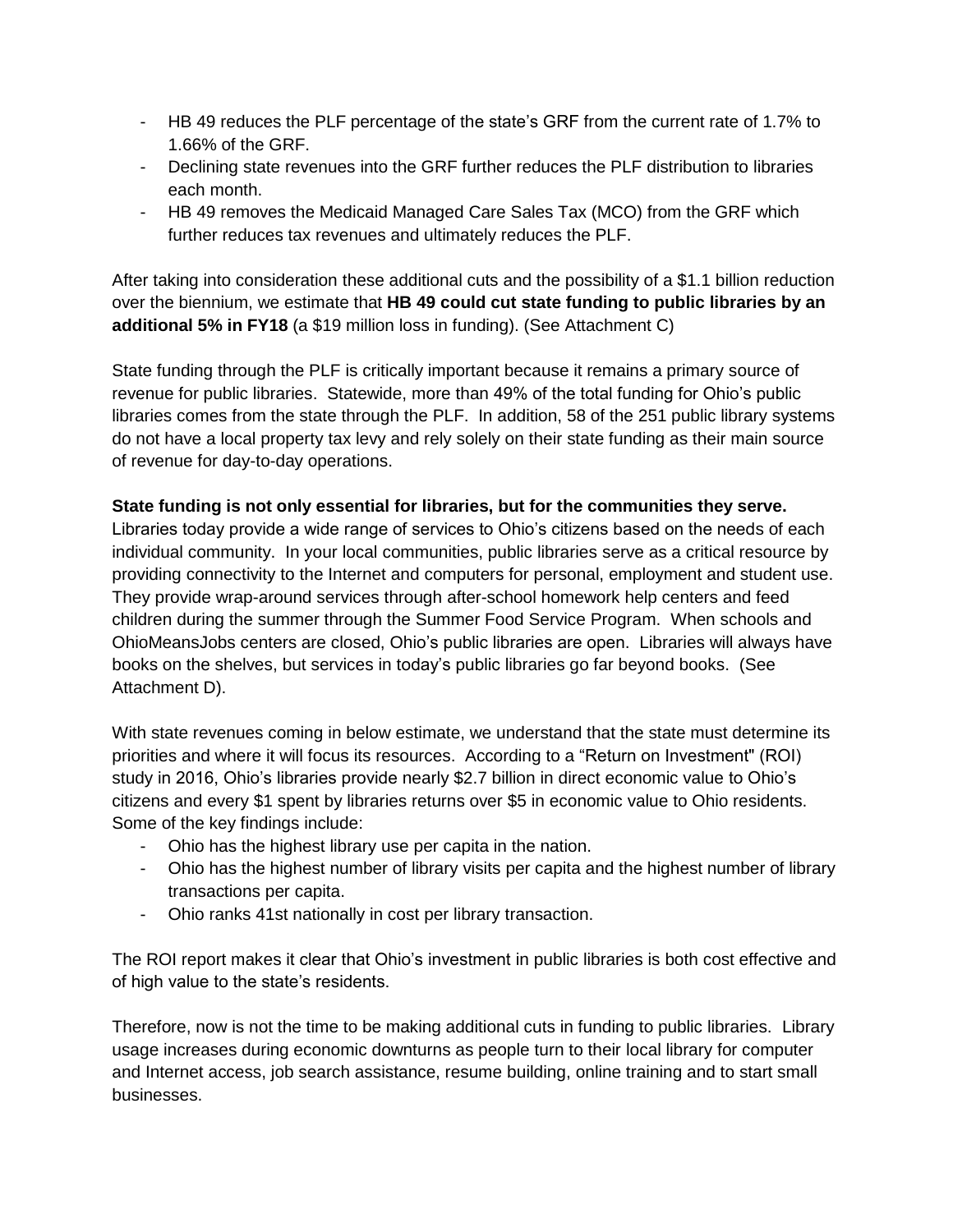### **Conclusion**

Based on the cuts already made to Ohio's public libraries, we are urging the Senate to not make any additional cuts to the PLF. At this time the OLC is respectfully asking the Senate to **maintain the current PLF percentage at 1.7% of the GRF** and at the very least to **ensure that the PLF receives no less than the actual FY 2017 distribution amount**.

Thank you for your time. With the chair's permission, I will now turn it over to Kim Fender for her testimony and then we will both take questions.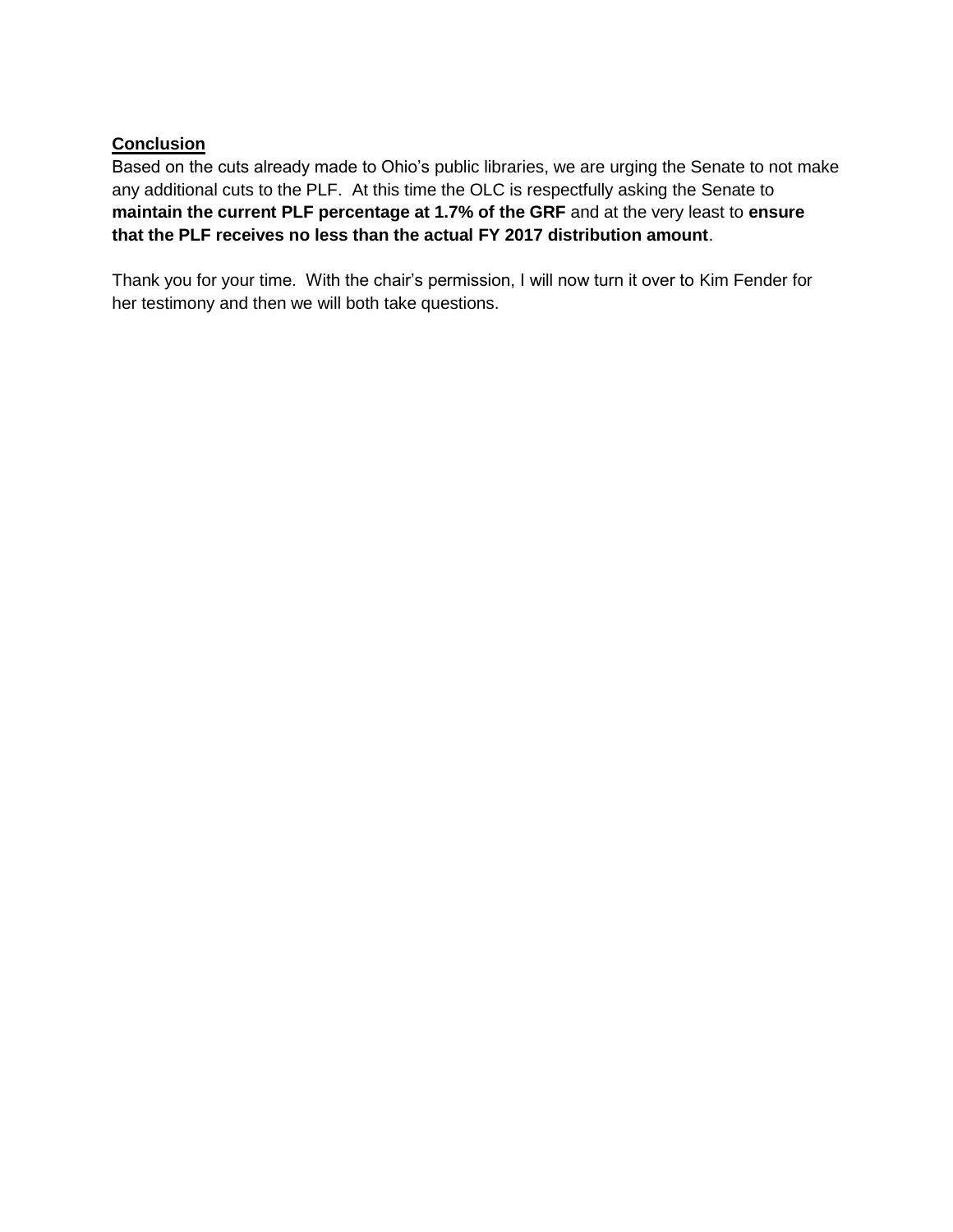# **Attachment A**

#### **Ohio's Public Library Fund**



# **Attachment B**

# **Comparison of PLF through Previous Budget Process** (\$ in Millions)

|         | <b>HB 64 As Introduced</b><br>(Gov.'s Proposal)<br>1.66% of GRF | HB 64 As Passed by<br>the General Assembly<br>1.7% of GRF | <b>Actual</b><br><b>Distribution/Most</b><br><b>Recent Estimate*</b> |  |  |
|---------|-----------------------------------------------------------------|-----------------------------------------------------------|----------------------------------------------------------------------|--|--|
| FY 2016 | \$379.5                                                         | \$389.5                                                   | \$377.6                                                              |  |  |
| FY 2017 | \$394.3                                                         | \$404.3                                                   | $$379.7*$                                                            |  |  |
|         |                                                                 |                                                           |                                                                      |  |  |
|         | *Updated May OLC Estimate for FY 17                             |                                                           |                                                                      |  |  |
|         |                                                                 |                                                           |                                                                      |  |  |

| FY17 @ 1.7% of GRF Authorized  | \$404.3 Million |
|--------------------------------|-----------------|
| FY17 @ 1.7% of GRF Updated May | \$379.7 Million |

## **Minimum 6% Loss in Funding of \$24.6 Million**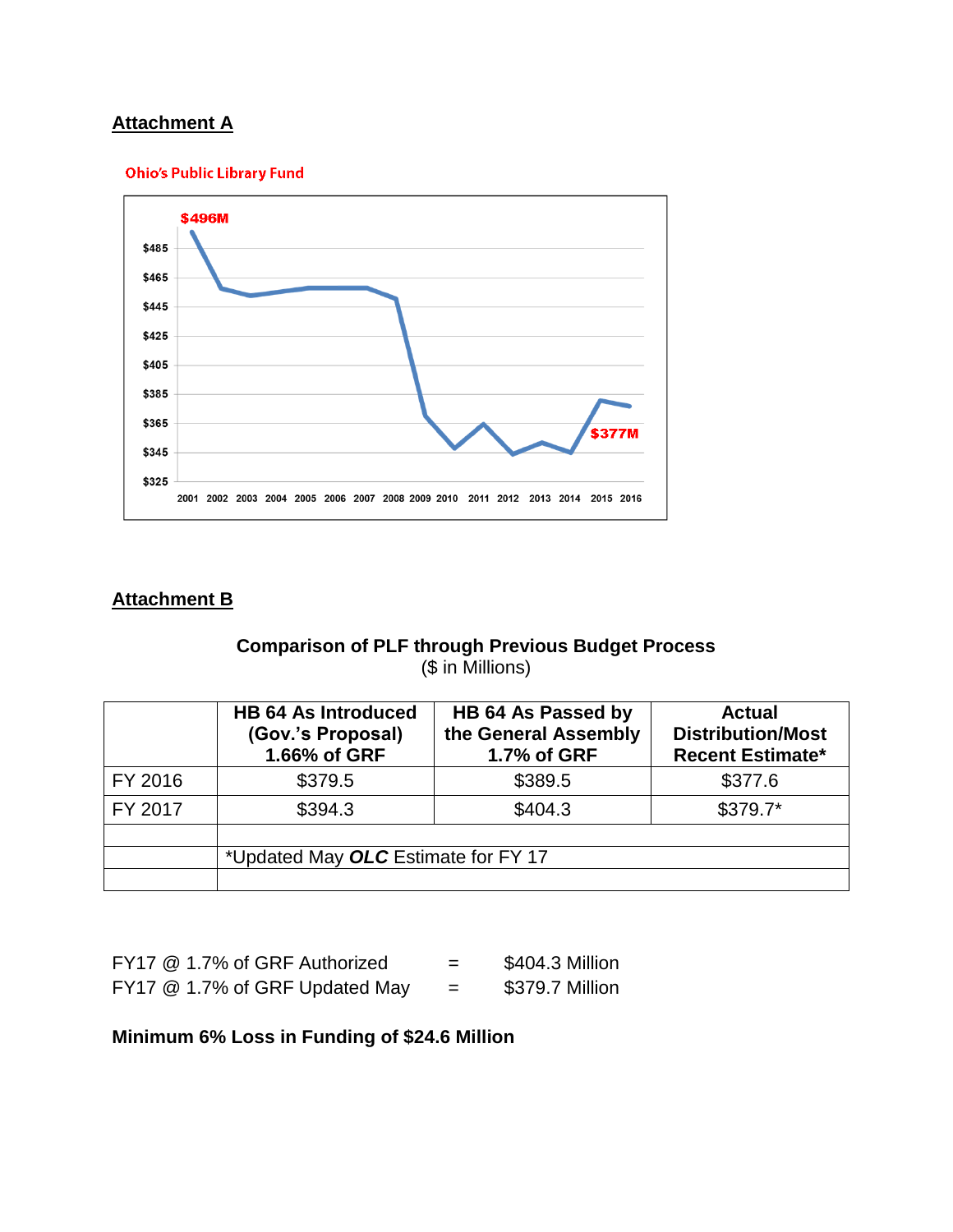# **Attachment C**

# **Adjusted Baseline GRF Tax Revenue Estimates**

Baseline GRF tax revenues after the MHIC changes and the Increased CAT allocation to the GRF are as follows:

FY18 = \$22,288.0 Million FY19 = \$22,983.8 Million

Adjusting the baseline tax revenues further by \$550 million (\$1.1 billion over the biennium) results in the following adjusted baseline tax revenues:

FY18 = \$21,730.0 Million FY19 = \$22,433.8 Million

## *With \$1.1 Billion Reduction in Baseline*

|  | FY18 @ 1.66% of GRF Estimate | - | \$360.7 Million |
|--|------------------------------|---|-----------------|
|  | FY19 @ 1.66% of GRF Estimate | = | \$372.4 Million |

## **Minimum 5% Loss in Funding of \$19 Million**

(FY17 Update Compared to FY18 Estimate at 1.66%)